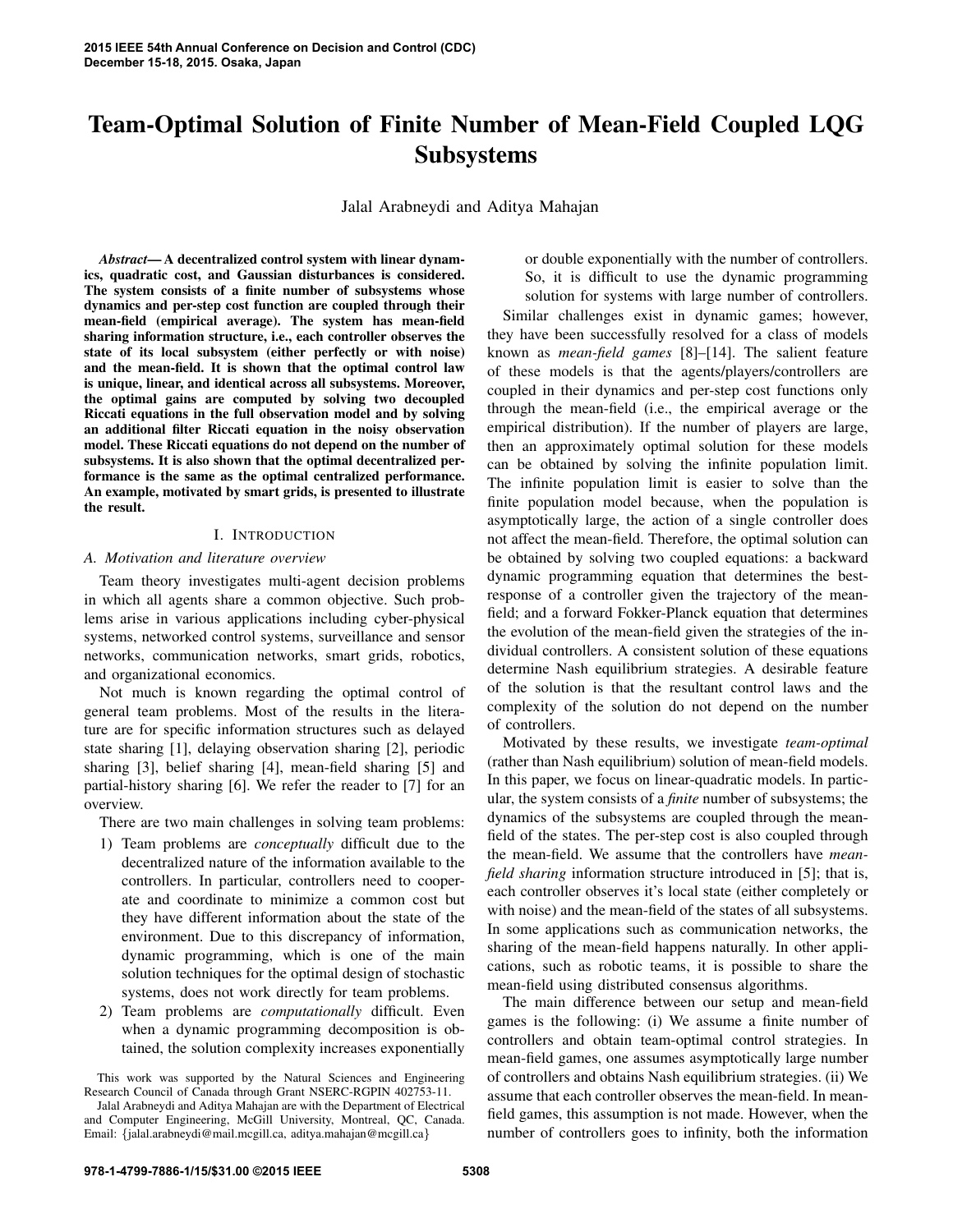structures are equivalent because the mean-field becomes a deterministic process.

## *B. Contributions and salient features of the results*

The linear quadratic mean-field model is a decentralized system with non-classical information structure. *Our main result is to show that linear control strategies are optimal*. The model is neither partially nested nor quadratic invariant. In contrast, almost all positive results for linear quadratic systems with non-classical information structures are for models that are either partially nested or quadratic invariant.

*We also show that the optimal control laws at each subsystem are identical*. In general, identical control laws are *not* optimal for systems with exchangeable subsystems (see [5] for one an example). So, a natural question is the following: Given a decentralized system with exchangeable subsystems, under what conditions are optimal control laws identical across subsystems. This question warrants further investigation.

Our solution, and the solution complexity, do not depend on the number of subsystems. Irrespective of the number of subsystems, the optimal control law is given by the solution of *two* (backward) Riccati equations in the full observation model, and an additional filter Riccati equation in the noisy observation model. The parameters of these Riccati equations do not depend on the number of subsystems. Thus, *the optimal control laws can be computed without any knowledge of the number of subsystems*.

Since the optimal control laws do not depend on the number of subsystems, our results remain valid in the infinite population limit. In the infinite population limit, the mean-field becomes a deterministic process that can be pre-computed at all controllers. Thus, mean-field sharing is equivalent to the completely decentralized information structure (where each controller only observes its local state) considered in [8], [9]. Thus, *our results may be viewed as an alternative derivation of the infinite population mean-field games solution*.

As an intermediate step of the proof, *we show that the decentralized control laws—and, hence, the decentralized performance—are same as centralized* (i.e., when all control actions are chosen by a single controller that observes all the information available to all the decentralized controllers). A natural follow up question that warrants further investigation is the following: In general decentralized control problems, when is decentralized performance the same as the centralized performance? Or more generally, when is the performance under one information structure the same as the performance under a finer information structure?

From an implementation point of view, the above feature has an interesting consequence. If we have the freedom to design the information structure, then in the linear-quadratic mean-field systems *there is no advantage of sharing anything beyond the mean-field*. Since, it is easy to share the mean-field using distributed consensus algorithms, it is relatively easy to implement the optimal centralized solution in a distributed manner.

Furthermore, as we already argued, in the infinite population limit, mean-field sharing is equivalent to the completely decentralized setup (i.e., each controller only observes its own local state). Since, there is no advantage of sharing any information beyond the mean-field—which is already computable at each controller—the optimal completely decentralized solution is also the optimal centralized solution. An immediate corollary is that *the control laws obtained using the approach of mean-field games are also the optimal centralized solution.*

#### II. PROBLEM FORMULATION AND THE MAIN RESULTS

## *A. Notation*

Uppercase letters denote random variables/vectors and lowercase letters denote their realization.  $\mathbb{P}(\cdot)$  denotes the probability of an event and E[·] denotes the expectation of a random variable. R denotes the set of real numbers.

For a sequence of (column) vectors  $X, Y, Z, \ldots$ , the notation  $\text{vec}(X, Y, Z, \dots)$  denotes the vector  $[X^{\intercal}, Y^{\intercal}, Z^{\intercal}]^{\intercal}$ . The vector  $\text{vec}(X_1, \ldots, X_t)$  is also denoted by  $X_{1:t}$ .

Superscripts index subsystems and subscripts index time. Thus,  $X_t^i$  denotes a variable at subsystem i at time t. Bold letters denote collection of variables at all subsystems. For example, **X** denotes  $(X^1, \ldots, X^n)$ .  $\langle \mathbf{X} \rangle$  denotes the meanfield of **X**, i.e,  $\langle \mathbf{X} \rangle = \frac{1}{n} \sum_{i=1}^{n} X^{i}$ .

#### *B. Model and problem formulation*

Consider a decentralized control system with  $n$  homogeneous subsystems that operate for a finite horizon T. A controller is co-located with each subsystem. Let  $X_t^i \in \mathbb{R}^{d_x}$ denote the state of subsystem i and  $U_t^i \in \mathbb{R}^{d_u}$  denote the control action taken by controller  $i, i \in \{1, \ldots, n\}$ , at time t. Let  $Z_t = \langle \mathbf{X}_t \rangle$  denote the mean-field of the states at time t.

*1) System dynamics:* The initial states  ${X_1^i}_{i=1}^n$  are independent Gaussian random variables with zero mean and covariance  $\Sigma_X$ . They evolve in time as follows:

$$
X_{t+1}^i = A_t X_t^i + B_t U_t^i + D_t Z_t + W_t^i, \quad i \in \{1, ..., n\},
$$
 (1)

where  $A_t$ ,  $B_t$ , and  $D_t$  are matrices of appropriate dimensions and  ${W_t^i}_{t=1}^T$  is an i.i.d. noise process where  $W_t^i$  is Gaussian with zero mean and covariance  $\Sigma_W$ . We assume that the primitive random variables  $\left\{X_1^i, W_1^i, \ldots W_T^i\right\}_{i=1}^n$  are independent.

Thus, the dynamics of the subsystems is coupled to the others through the mean-field.

2) Per-step cost: At time t, the system incurs a cost that depends on the local state of the subsystems and the meanfield as follows:

$$
c_t(\mathbf{X}_t, \mathbf{U}_t, Z_t) = \frac{1}{n} \sum_{i=1}^n \left[ X_t^{i\mathsf{T}} Q_t X_t^i + U_t^{i\mathsf{T}} R_t U_t^i \right] + Z_t^{\mathsf{T}} P_t Z_t
$$
\n(2)

where  $Q_t$ ,  $P_t$ ,  $S_t$ , and  $R_t$  are matrices of appropriate dimension;  $Q_t$  and  $P_t$  are symmetric and non-negative definite and  $R_t$  is symmetric and positive definite.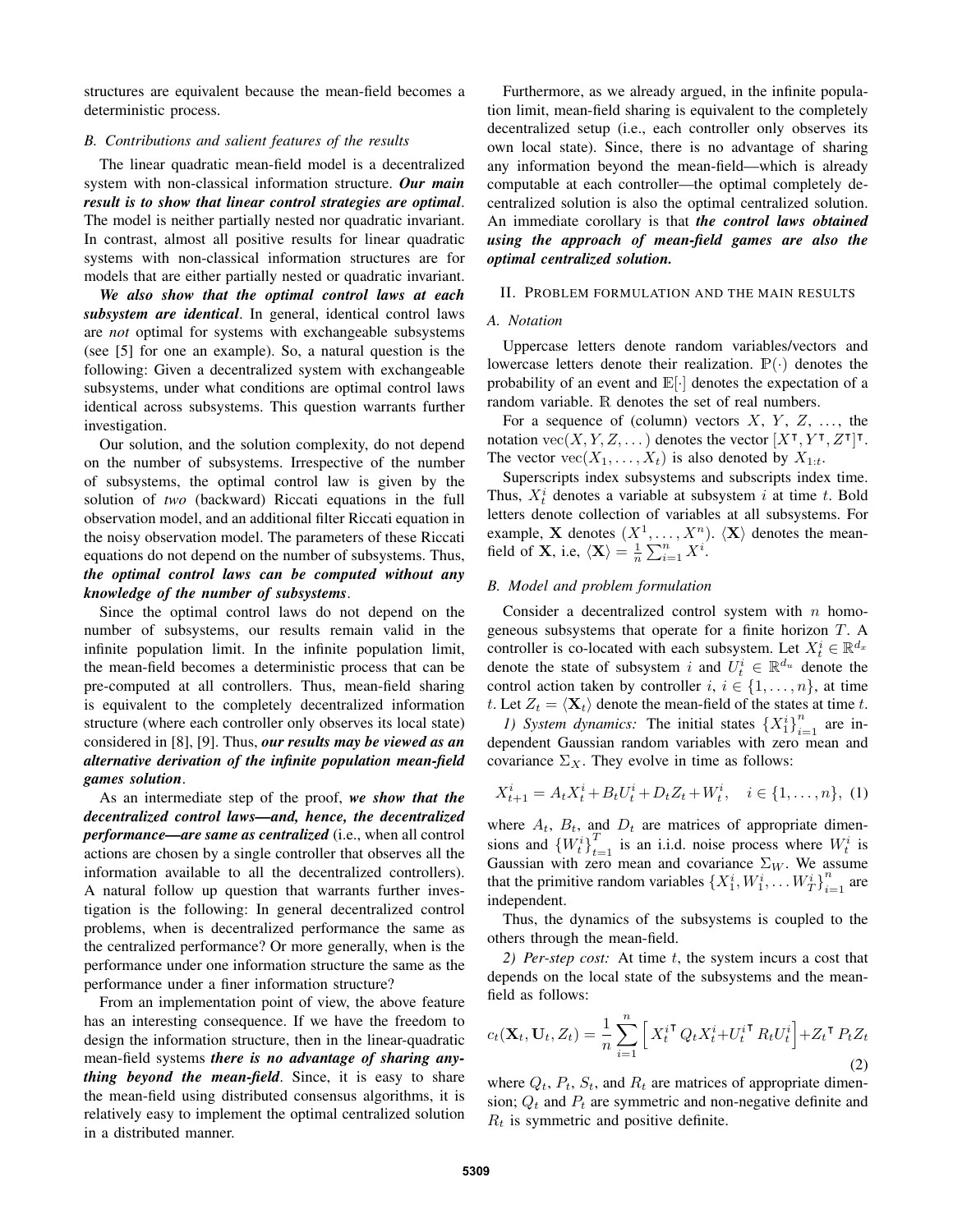Remark 1 The results derived in this paper also apply to a more general per-step cost of the form

$$
\frac{1}{n}\sum_{i=1}^n\left[\,X_t^{i\,\mathsf{T}}\,Q_tX_t^i+X^{i\,\mathsf{T}}S_tZ_t+U_t^{i\,\mathsf{T}}\,R_tU_t^i\right]+Z_t^{\mathsf{T}}\,P_tZ_t
$$

because it can be rewritten in the form (2).

*3) Observation model and information structure:* We consider two observation models that differ in the observation of the local state  $X_t^i$  at controller *i*. In the first model, called *full observation model*, controller i perfectly observes the local state  $X_t^i$ ; in the second model, called *noisy observation model*, controller *i* observes a noisy version  $Y_t^i \in \mathbb{R}^{d_y}$  of the local state  $X_t^i$  that is given by

$$
Y_t^i = C_t^x X_t^i + C_t^z Z_t + V_t^i, \quad i \in \{1, ..., n\},
$$
 (3)

where the observation noise  $\{V_t^i\}_{t=1}^T$  is i.i.d. Gaussian process with zero mean and covariance  $\Sigma_V$ . In addition, we assume that the noise processes are independent across subsystems and also independent of  $\{X_1^i, W_1^i, \ldots W_T^i\}_{i=1}^n$ .

In both models, in addition to the local measurement of the state of its subsystem, each controller perfectly observes the mean-field  $Z_t$ . Following [5], we call this model *mean-field sharing* information structure. Controllers perfectly recall all the data they observe. Thus, in the full observation model, controller i chooses control action according to

$$
U_t^i = g_t^i(X_{1:t}^i, U_{1:t-1}^i, Z_{1:t}),
$$
\n(4)

while in the noisy observation model, controller  $i$  chooses control action according to

$$
U_t^i = g_t^i(Y_{1:t}^i, U_{1:t-1}^i, Z_{1:t}).
$$
\n<sup>(5)</sup>

The function  $g_t^i$  is called the *control law* of controller *i*. The collection  $\mathbf{g}^i = (g_1^i, g_2^i, \dots, g_T^i)$  is called the *control strategy* of controller *i*. The collection  $\mathbf{g} = (\mathbf{g}^1, \dots, \mathbf{g}^n)$  of control strategies of all controllers is called the *control strategy of the system*.

*4) The optimization problem:* We are interested in the following optimization problem.

Problem 1 *In the model described above, find a joint strat* $egy \, \mathbf{g} = (\mathbf{g}^1, \dots, \mathbf{g}^n)$  *that minimizes the following cost:* 

$$
J(\mathbf{g}) = \mathbb{E}^{\mathbf{g}} \bigg[ \sum_{t=1}^{T} c_t(\mathbf{X}_t, \mathbf{U}_t, Z_t) \bigg],
$$
 (6)

*where the expectation is with respect to the measure induced on all system variables by the choice of the strategy* g*.*

## *C. The main results*

*1) Full observation model:* For the full observation model, our main result is the following:

Theorem 1 *The optimal control strategy of Problem 1 is unique and given by*

$$
U_t^i = K_t^x X_t^i + (K_t^z - K_t^x) Z_t, \quad i \in \{1, \dots, n\}.
$$
 (7)

*The optimal gains are given as follows. For the terminal*  $time\text{-step } K_T^x = K_T^z = 0_{d_u \times d_x}$  *and for*  $t \leq T - 1$ *,* 

$$
K_t^x = -\left(B_t^\mathsf{T} M_{t+1}^x B_t + R_t\right)^{-1} B_t^\mathsf{T} M_{t+1}^x A_t,\tag{8}
$$

*and*

$$
K_t^z = -\left(B_t^{\mathsf{T}} M_{t+1}^z B_t + R_t\right)^{-1} B_t^{\mathsf{T}} M_{t+1}^z \bar{A}_t \tag{9}
$$

where  $\bar{A}_t := A_t + D_t$  and  $\{M_t^x\}_{t=1}^T$  and  $\{M_t^z\}_{t=1}^T$  are *solutions of the following two* decoupled *Riccati equations:*

$$
M_T^x = Q_T, \quad M_t^z = Q_T + P_T,
$$

*and for*  $t = T - 1, ..., 1$ ,

$$
M_t^x = -A_t^\mathsf{T} M_{t+1}^x B_t \left( B_t^\mathsf{T} M_{t+1}^x B_t + R_t \right)^{-1} B_t^\mathsf{T} M_{t+1}^x A_t + A_t^\mathsf{T} M_{t+1}^x A_t + Q_t,
$$
\n(10)

*and*

$$
M_t^z = -\bar{A}_t^\mathsf{T} M_{t+1}^z B_t \left( B_t^\mathsf{T} M_{t+1}^z B_t + R_t \right)^{-1} B_t^\mathsf{T} M_{t+1}^z \bar{A}_t + \bar{A}_t^\mathsf{T} M_{t+1}^z \bar{A}_t + Q_t + P_t.
$$
 (11)

The above result may also be derived under the weaker assumption that the initial state  $X_1 = (X_1^1, \dots, X_1^n)$  as well as the noise  $\mathbf{W}_t = (W_t^1, \dots, W_t^n)$  are correlated across the subsystems.

*2) Noisy observation model:* For the noisy observation model, our main result is the following:

Theorem 2 *For the noisy observation model, the optimal control strategy for Problem 1 is unique and is given by*

$$
U_t^i = K_t^x \hat{X}_t^i + (K_t^z - K_t^x) Z_t, \quad i \in \{1, ..., n\}, \tag{12}
$$

where optimal gains  $K_t^x$  and  $K_t^z$  are the same as in *Theorem 1 and*  $\hat{X}_t^i = \mathbb{E}[X_t^i | Y_{1:t}^i, Z_{1:t}, U_{1:t-1}^i]$  which *is generated by the following Kalman filtering equations:*  $\hat{X}_1^i = 0$  *and for*  $t > 1$ ,

$$
\hat{X}_{t+1}^i = A_t \hat{X}_t^i + B_t U_t^i + K_t^F (Y_t^i - C_t^x \hat{X}_t^i - C_t^z Z_t) \tag{13}
$$

*where the Kalman filter gains are given by*

$$
K_t^F = A_t S_t C_t^{x\mathsf{T}} (C_t^x S_t C_t^{x\mathsf{T}} + \Sigma_V)^{-1}, \tag{14}
$$

*and the state estimation error covariances satisfy the (filter) Riccati equation:*  $S_1 = \Sigma_X$  *and for*  $t > 1$ *,* 

$$
S_{t+1} = -A_t S_t C_t^{x\tau} (C_t^x S_t C_t^{x\tau} + \Sigma_V)^{-1} C_t^x S_t A_t^{\tau}
$$
  
+  $A_t S_t A_t^{\tau} + \Sigma_W.$  (15)

### III. PROOF OF THE MAIN RESULTS

The main idea of the proof is as follows. We construct an auxiliary system whose state, control actions, and perstep cost are equivalent to  $X_t$ ,  $U_t$ , and  $c_t(\cdot)$ , respectively (modulo a change of variables to be described later). However, this auxiliary system is centrally controlled by a single control that has access to all the information available to the  $n$  decentralized controllers in the original system. We show that the optimal centralized solution of this auxiliary system can be implemented in the original decentralized system, and is therefore also optimal for the decentralized system.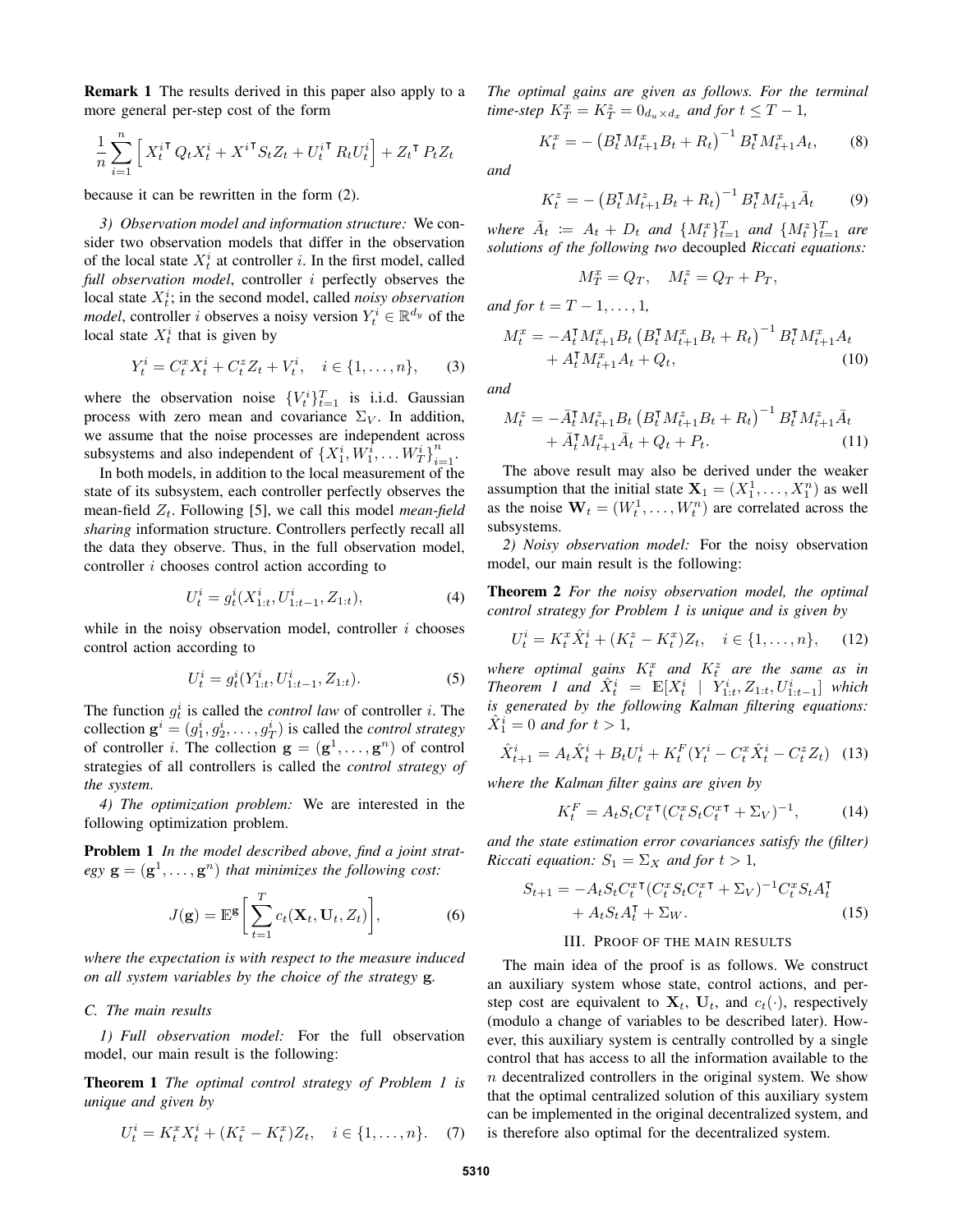#### *A. The auxiliary system*

Define  $\bar{X}_t^i = X_t^i - Z_t$  and  $\bar{U}_t^i = U_t^i - U_t^z$ , where  $U_t^z = \langle \mathbf{U}_t \rangle$ . The auxiliary system is a centralized system with state  $\tilde{X}_t = \text{vec}(\bar{X}_t^1, \dots, \bar{X}_t^n, Z_t)$  and actions  $\tilde{U}_t =$  $\text{vec}(\bar{U}_t^1, \dots, \bar{U}_t^n, U_t^z)$ . Note that  $\tilde{X}_t$  is equivalent to  $\mathbf{X}_t$  and  $\tilde{U}_t$  is equivalent to  $\mathbf{U}_t$ .

The dynamics are the same as the model in Sec. II-B. In particular,

$$
\bar{X}_{t+1}^i = A_t \bar{X}_t^i + B_t \bar{U}_t^i + W_t^i - \langle \mathbf{W}_t \rangle \tag{16}
$$

and

$$
Z_{t+1} = (A_t + D_t)Z_t + B_t U_t^z + \langle \mathbf{W}_t \rangle \tag{17}
$$

The per-step cost of the auxiliary model is given by  $c_t(\mathbf{X}_t, \mathbf{U}_t, Z_t)$  defined in (2).

As in Sec. II-B, we consider two observation models for the auxiliary system: full observation and noisy observation. In both cases, there is a *single centralized controller* that chooses  $\tilde{U}_t$  based on the observations.

In the full observation model, the centralized controller observes  $\tilde{X}_t$  and chooses  $\tilde{U}_t$  according to

$$
\tilde{U}_t = \bar{g}_t(\tilde{X}_{1:t}, \tilde{U}_{1:t-1}).
$$

In the noisy observation model, the centralized controller observes  $Y_t = \text{vec}(Y_t^1, \dots, Y_t^N)$  where  $Y_t^i$  is given by (3) and chooses  $\tilde{U}_t$  according to

$$
\tilde{U}_t = \bar{g}_t(\mathbf{Y}_{1:t}, \tilde{U}_{1:t-1}, Z_{1:t}).
$$

In both models, we are interested in the following optimization problem:

Problem 2 *In the model described above, find a strategy*  $\bar{\mathbf{g}} = (\bar{g}_1, \dots, \bar{g}_T)$  *that minimizes the following cost:* 

$$
\bar{J}(\bar{\mathbf{g}}) = \mathbb{E}^{\bar{\mathbf{g}}}\Big[\sum_{t=1}^{T} c_t(\mathbf{X}_t, \mathbf{U}_t, Z_t)\Big],\tag{18}
$$

*where the expectation is with respect to the measure induced on all system variables by the choice of strategy*  $\bar{g}$ *.* 

Let  $J^*$  and  $\bar{J}^*$  denote the optimal cost for Problem 1 and Problem 2 respectively. Since the per-step cost is the same in both cases, but Problem 2 is centralized, we have that  $J^* \geq$  $\bar{J}^*$ . We identify the optimal control laws for the auxiliary system and show that these laws can be implemented in, and therefore are optimal for, the original decentralized system.

A critical step in the proof is to rewrite the cost  $c_t(\mathbf{X}_t, \mathbf{U}_t, Z_t)$  in terms of  $\tilde{X}_t$  and  $\tilde{U}_t$ . For that matter, we need the following key result.

**Lemma 1** For any  $\mathbf{x} = \text{vec}(x^1, \dots, x^n)$  and  $z = \langle \mathbf{x} \rangle$ , let  $\bar{x}^i = x^i - z$ ,  $i \in \{1, \ldots, n\}$ . Then, for any matrix Q of *appropriate dimension,*

$$
\frac{1}{n}\sum_{i=1}^{n}x^{i\mathsf{T}}Qx^{i} = \frac{1}{n}\sum_{i=1}^{n}\bar{x}^{i\mathsf{T}}Q\bar{x}^{i} + z^{\mathsf{T}}Qz \qquad (19)
$$

PROOF The result follows from elementary algebra and the observation that  $\sum_{i=1}^{n} \bar{x}^i = 0$ .

An immediate consequence of Lemma 1 is the following:

**Corollary 1** For any time t,  $c_t(\mathbf{X}_t, \mathbf{U}_t, Z_t) = \bar{c}_t(\tilde{X}_t, \tilde{U}_t)$ , *where*

$$
\bar{c}_t(\tilde{X}_t, \tilde{U}_t) = \frac{1}{n} \sum_{i=1}^n \left[ \bar{X}_t^{i\mathsf{T}} Q_t \bar{X}_t^i + \bar{U}_t^{i\mathsf{T}} R_t \bar{U}_t^i \right] + Z_t^{\mathsf{T}} (Q_t + P_t) Z_t + U_t^{z\mathsf{T}} R_t U_t^z.
$$
 (20)

Note that the auxiliary model has linear dynamics and in Corollary 1 we have shown that the cost is quadratic in the state and the control actions. Thus, the optimal control actions are linear in the state and the corresponding optimal gains can be obtained by solving an appropriate Riccati equation. However, the state  $\tilde{X}_t$  of the auxiliary system belongs to  $\mathbb{R}^{(n+1)d_x}$ , thus, a naive attempt to obtain an optimal solution will involve solving for  $(n+1)d_x \times (n+1)d_x$ dimensional Riccati equations. We present an alternative approach in the next section that involves solving two  $d_x \times d_x$ dimensional Riccati equations (independent of n).

### *B. Full observation model*

The auxiliary system is a stochastic linear quadratic system. From the certainty equivalence principle [15], we know that the optimal control law is unique and identical to the control law in the corresponding deterministic problem, whose dynamics are given by

$$
\bar{X}_{t+1}^i = A_t \bar{X}_t^i + B_t \bar{U}_t^i, \qquad i \in \{1, \dots, n\}, \tag{21}
$$

$$
Z_{t+1} = (A_t + D_t)Z_t + B_t U_t^z.
$$
 (22)

and the per-step cost is  $\bar{c}(\tilde{X}_t, \tilde{U}_t)$  given by (20).

Note that this system consists on  $(n + 1)$  components: *n* components with state  $\bar{X}_t^i$  and control  $\bar{U}_t^i$ ,  $i \in \{1, ..., n\}$ , and one component with state  $Z_t$  and control  $U_t^z$ . These components have decoupled dynamics and decoupled cost; and  $n$  of these are identical. Thus, the optimal control law of each component may be identified separately. Therefore, we have the following:

Theorem 3 *The optimal control strategy of auxiliary model is unique and given by*

$$
\bar{U}_t^i = K_t^x \bar{X}_t^i, \quad U_t^z = K_t^z Z_t, \quad i \in \{1, \dots, N\}, \tag{23}
$$

where the gains  $K_t^x$  and  $K_t^z$  are given as in Theorem 1.

To complete the proof of Theorem 1, note that

 $U_t^i = \bar{U}_t^i + U_t^z = K^x(X_t^i - Z_t) + K^z Z_t.$ 

Thus, the control laws specified in Theorem 1 are the optimal *centralized* control laws, and, a fortrori, the optimal decentralized control laws.

*C. Noisy observation model*

Define

$$
\hat{X}_t^i = \mathbb{E}[\bar{X}_t^i | \mathbf{Y}_{1:t}, \tilde{U}_{1:t-1}, Z_{1:t}], \n\check{X}_t^i = \mathbb{E}[X_t^i | \mathbf{Y}_{1:t}, \tilde{U}_{1:t-1}, Z_{1:t}].
$$

Since  $X_t^i = \overline{X}_t^i + Z_t$ , we have that  $\overline{X}_t^i = \mathring{X}_t^i + Z_t$ .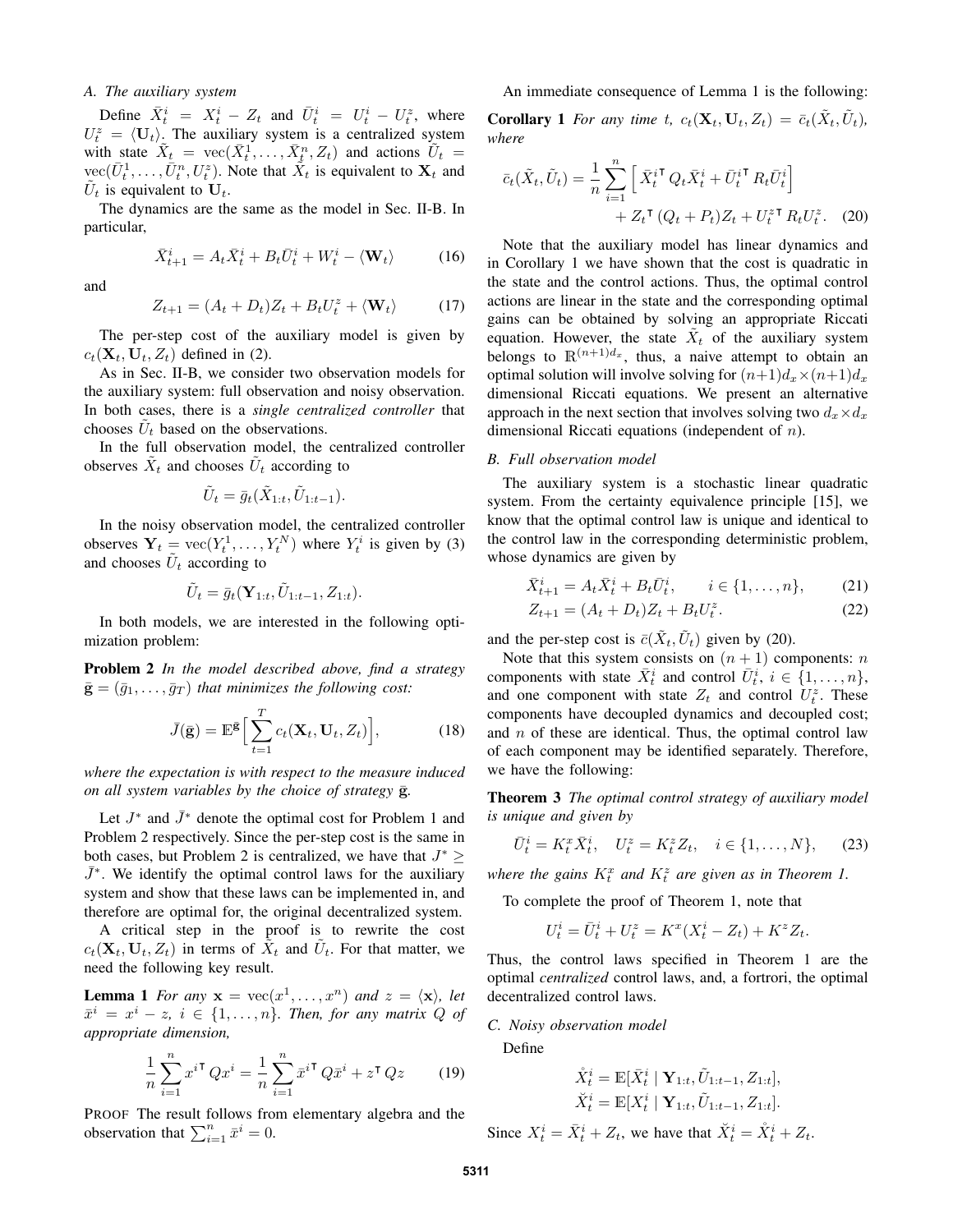

Fig. 1. An example of mean-field control of space heaters. The light lines show the temperature of individual heaters and the thick line depicts the mean-field of the trajectories. Note that the individual trajectories adjust around their initial values so that the mean-field tracks the reference trajectory  $z_{ref} = 25$ . The tracking is not perfect because of the friction between tracking the initial states locally and tracking the mean-field globally.

From the Separation Theorem for linear quadratic Gaussian systems [15], we know that the optimal (centralized) control law for the auxiliary system is given by

$$
\bar{U}_t^i = K_t^x \mathring{X}_t^i, \quad U_t^z = K_t^z Z_t, \quad i \in \{1, \dots, N\}.
$$

Or equivalently,

$$
U_t^i = K_t^x \check{X}_t^i + (K_t^z - K_t^x) Z_t, \quad i \in \{1, ..., n\}.
$$

Thus, to prove Theorem 2, we need to show that  $\check{X}_t^i = \hat{X}_t^i$ (where  $\hat{X}_t^i$  is defined in Theorem 2). This is proved below.

Lemma 2 *In the auxiliary system with noisy observation,*  $\breve{X}_t^i = \hat{X}_t^i.$ 

PROOF Recall that  $X_t^i$  evolves according to (1) and  $Y_t^i$  is given by (3). Therefore, for any  $i, j \in \{1, ..., n\}$  such that  $i \neq j$ ,  $(X_{1:t}^i, Y_{1:t}^i)$  is conditionally independent of  $(X_{1:t}^j, Y_{1:t}^j)$ . Consequently,

$$
\check{X}_t^i = \mathbb{E}[X_t^i | \mathbf{Y}_{1:t}, \tilde{U}_{1:t-1}, Z_{1:t}] \n= \mathbb{E}[X_t^i | Y_{1:t}^i, \tilde{U}_{1:t-1}, Z_{1:t}] \n= \mathbb{E}[X_t^i | Y_{1:t}^i, \mathbf{U}_{1:t-1}, Z_{1:t}] \n= \mathbb{E}[X_t^i | Y_{1:t}^i, U_{1:t-1}^i, Z_{1:t}] \n= \hat{X}_t^i,
$$

where (a) follows because  $X_t^i$  depends on  $\mathbf{U}_{1:t-1}$  only through  $U_{1:t-1}^i$ .

### IV. NUMERICAL EXAMPLE

We simulate an example of inspired by the *collective target tracking mean-field model* of [16]. We consider a population of space heaters. The state  $X_t^i$  denotes the room temperature at heater  $i$  at time  $t$ . We assume that the initial mean temperature is  $z_1$  degrees, with individual temperatures distributed according to Gaussian distribution with unit variance around

 $z_1$  degrees. We assume that the temperature dynamics are linearized around the operating point and are given by

$$
X_{t+1}^i = a(X_t^i - x_0) + bU_t^i + W_t^i
$$

where  $x_0$  is the ambient temperature,  $W_t^i$  is the randomness due to the environment and  $U_t^i$  is the control action of a local controller.

It is desired that the mean temperature increases to 21 degrees (denoted by  $z_{ref}$ ) in T time steps (we assume  $T =$ 90 minutes). The per-step cost function is

$$
\frac{1}{n}\sum_{i=1}^n \left[ q(X^i_t-X^i_1)^2 + r{U^i_t}^2 \right] + p(Z_t-z_{ref})^2
$$

The rationale of this cost function is as follows. It is assumed that the inital temperature is the comfort level of user  $i$ ; so we penalize local deviations from the initial temperature. The second term corresponds to the local control energy. The last term is the penalty for the mean-field deviating from the reference mean-field. The objective is to minimize the expected total cost over a finite horizon.

The above model is a tracking problem. The results of Theorem 1 extend to tracking problems in a natural manner. We solve the Riccati equations for the following values of the parameters:

$$
n = 30,
$$
  $a = 0.8,$   $b = 1,$   
\n $q = 0.5,$   $p = 1,$   $r = 1,$   
\n $x_0 = 22,$   $z_1 = 22,$   $z_{ref} = 25,$   
\n $T = 90,$   $W_t^i \sim \mathcal{N}(0, 1),$   $X_1^i \sim \mathcal{N}(22, 2).$ 

The resultant trajectories are shown in Fig. 1.

## V. CONCLUSION

We consider team-optimal control of finite number of mean-field coupled LQG subsystems with mean-field sharing